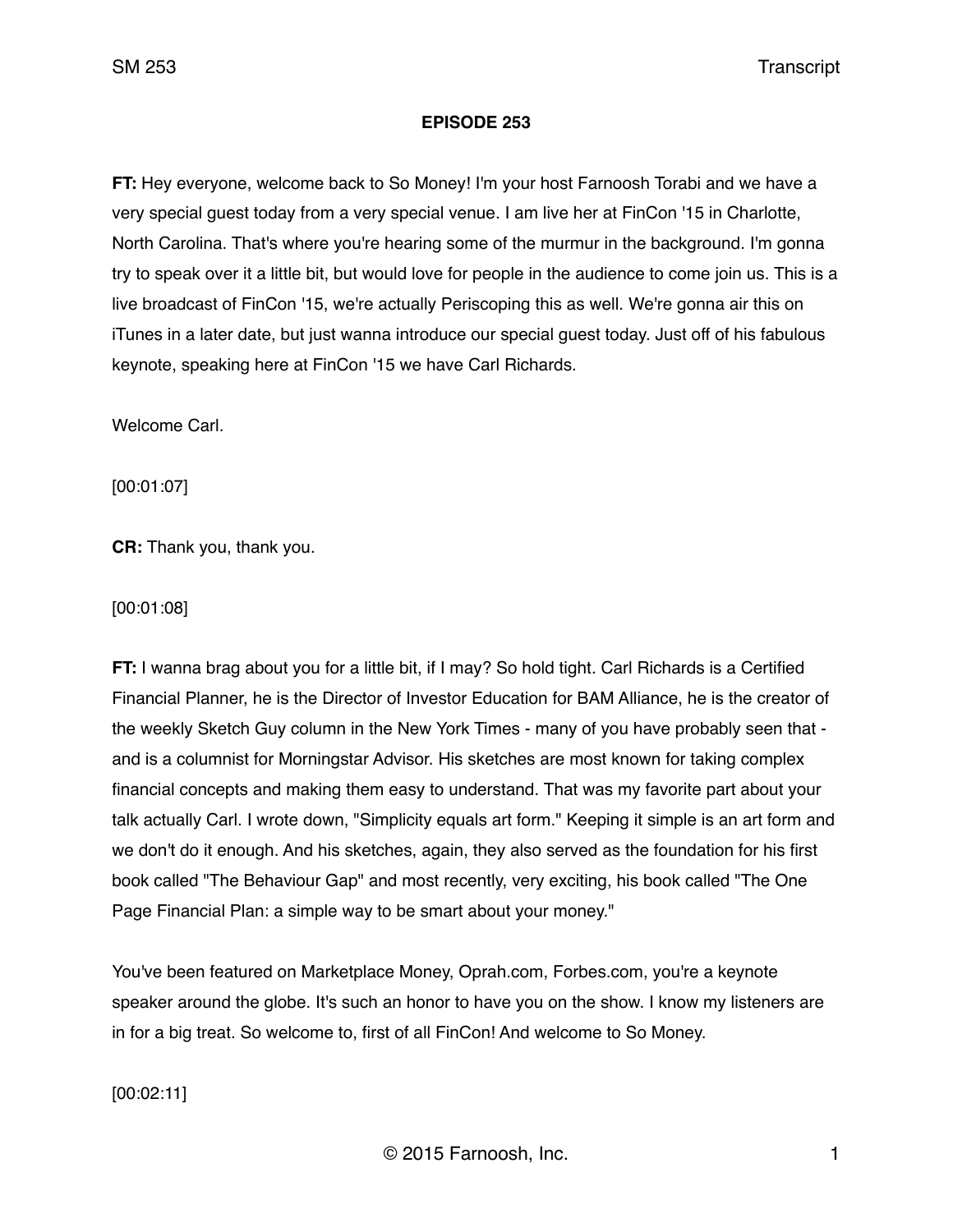**CR:** Thank you. Super excited to be here. Thank you.

[00:02:13]

**FT:** I like to start with all my guests, I like to share a snippet of how they got started. And your story that I heard just now talking about your first job and what you thought was a security guard job, actually was a securities job. Yet you decided to stick with it.

Take us back to that moment. Where were you in your life at that moment? And what compelled you to stay in the securities industry?

[00:02:39]

**CR:** Right. So really I had no idea what I wanted to do with my life. I was an undeclared major at the university in Utah and my wife was looking for - I was also digging ditches at a landscape company.

[00:02:55]

**FT:** [Laughs] Your wife was the working woman, making more, frustrated.

[00:02:58]

**CR:** Yeah and she had graduated and she had a job. I came home one day and she was looking in the paper and she - I said, "What are you doing?" And she said, "I'm looking for a job." And I said, "You have one!" And she said, "No, I'm looking for you." And I was like, "Alright, cool. What have you found?" And it was, we both thought it was a security job. Some sort of mall cop or whatever. So I was like, "This will be great! I can work at night, go to school during the day." I go, I apply, turns out it's a job in the "securities" industry. And I didn't know the difference between security and securities right?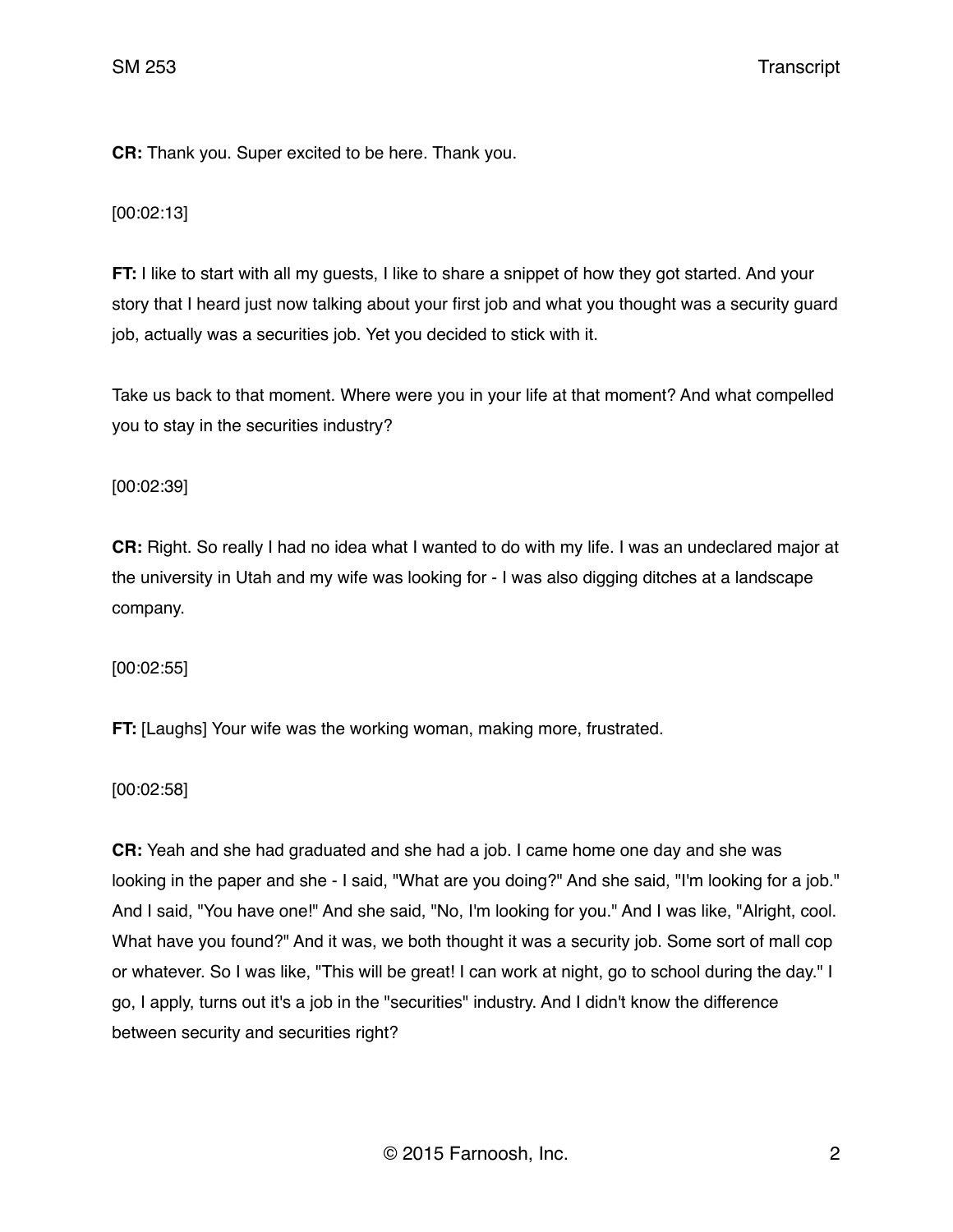So I ended up with a job and so I got into the industry quite by accident. But what kept me there was what happened a couple weeks after, right? When I finally started getting exposed to real people trying to make decisions with their money, and I realized like, "Woah, this is crazy. This is not about spreadsheets and calculators." I thought it was a math job, and it turns out it's not. It's about emotion and goals, and dreams, and fears, and worries. And so when I found that out, that's what kept me in the business.

So that's been 20 years now. I've just been on this journey to try and understand why do all of us as humans behave often so irrationally when we're making decisions about money.

[00:04:11]

**FT:** What's one big reason why? What have you discovered?

[00:04:15]

**CR:** Well what's interesting is, like irrational - I'm not even sure what to call it necessarily, because I think it may be irrational, but it's completely normal.

[00:04:23]

**FT:** Right.

[00:04:22]

**CR:** Right? Like to get, for instance..

[00:04:24]

**FT:** That's the good news, I guess. In some ways. It's human behavior!

[00:04:27]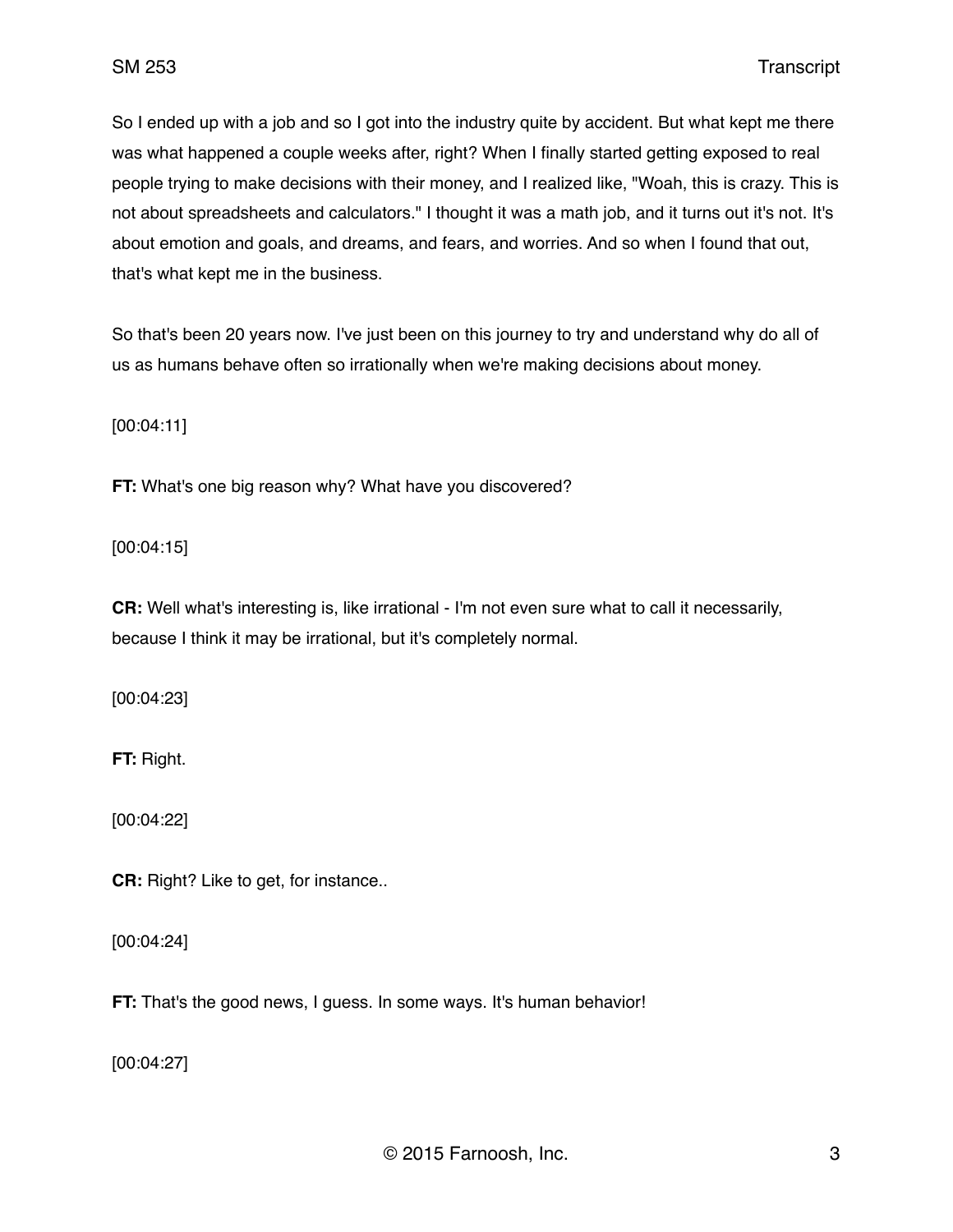**CR:** No the good news is - yeah, yeah, yeah. When we recognize that it's natural, and it's human, and it's genetic.

So I'll give you an example, right? Like when the market goes up, after the market's gone up, we all feel like we wanna buy. And that's like, we all do it. And don't tell me that you don't do it, right? You know we all do it. And then when the market goes down we get scared and we wanna get out. And so that seems, that's totally dumb. I've done it, so I can call it dumb. So it's dumb. But when we look genetically, right? We are hardwired to get more of the stuff that gives us security and pleasure. We're hardwired to stay in a pack. We're hardwired to be protected, right? And then we're also hardwired to get away from things that cause us pain as quick as possible.

And so when you translate that, like that's kept us alive as a species. But when it comes to investing, for some reason we feel market down equals pain, get out, right? So it makes sense why we do it, but it's clearly not healthy behavior.

### [00:05:32]

**FT:** Your new book is called "The One Page Financial Plan: a simple way to be smart about your money." There are a lot of schools of thought out there, Carl, about whether or not it's worth it to work with an advisor. And you are with BAM Alliance, so I work with an advisor, I'm an advocate of working with at least someone who can give you advice. There's a lot of bad advice out there, so in your book and given what you do, what's your advice for someone who can come up with a simple way to find someone to work with them that makes sense?

#### [00:06:03]

**CR:** Yeah, so I've been asked that question a lot and I've tried to come up with like a checklist. Like if they just have this designation, if they just work at this place, if they just do these things, then you can hire them. And unfortunately, honest, like you can't develop a checklist that out of the bottom will fall "honest". Right? And professional. I would focus instead on how they act. Instead of what they say or what they tell you they're gonna do - those things are all important.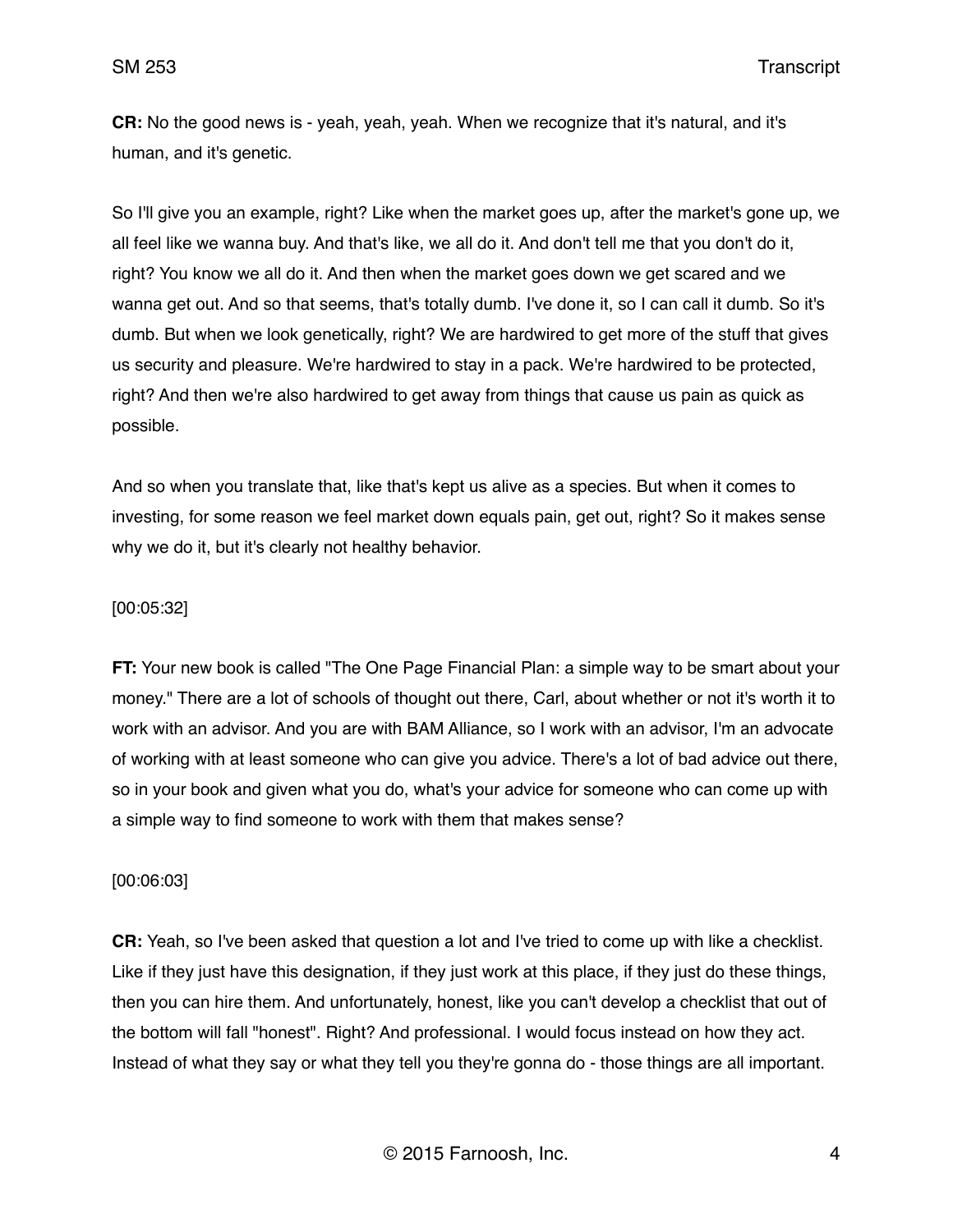Or where they work, and that's important too. But I think the most important thing is how they act.

And the way you know you're dealing with what I refer to as "a member of the secret society of real financial advisors" is if they ask you more questions. Like they listen more than they talk. You feel like, and this is a good example right?

[00:06:49]

**FT:** They're not showing you spreadsheets upon spreadsheets.

[00:06:51]

**CR:** Or like, "Hey I've got this thing that's green. Oh you don't like green? Here's blue." Right? Like that's called sales, so really it's a function like it's a good doctor's appointment, right? You'll take and fill a prescription if you feel like you were diagnosed correctly. So if you leave feeling like, "Wow, that person asked a lot of questions, I think they really understand my situation. Therefore I think the advice they're gonna give me is gonna match." And that all matches, it's a good sign you're on the right track.

[00:07:18]

**FT:** Simple, sometimes boring, is best.

[00:07:20]

**CR:** Right, right. Boring's almost always best.

[00:07:23]

**FT:** What's your financial philosophy? I ask this of all of my guests to kick off the show, to really set the stage for kind of your mindset when it comes to money, Carl. You probably have a lot of philosophies, but if there's one overarching money mantra that you have?

© 2015 Farnoosh, Inc. 5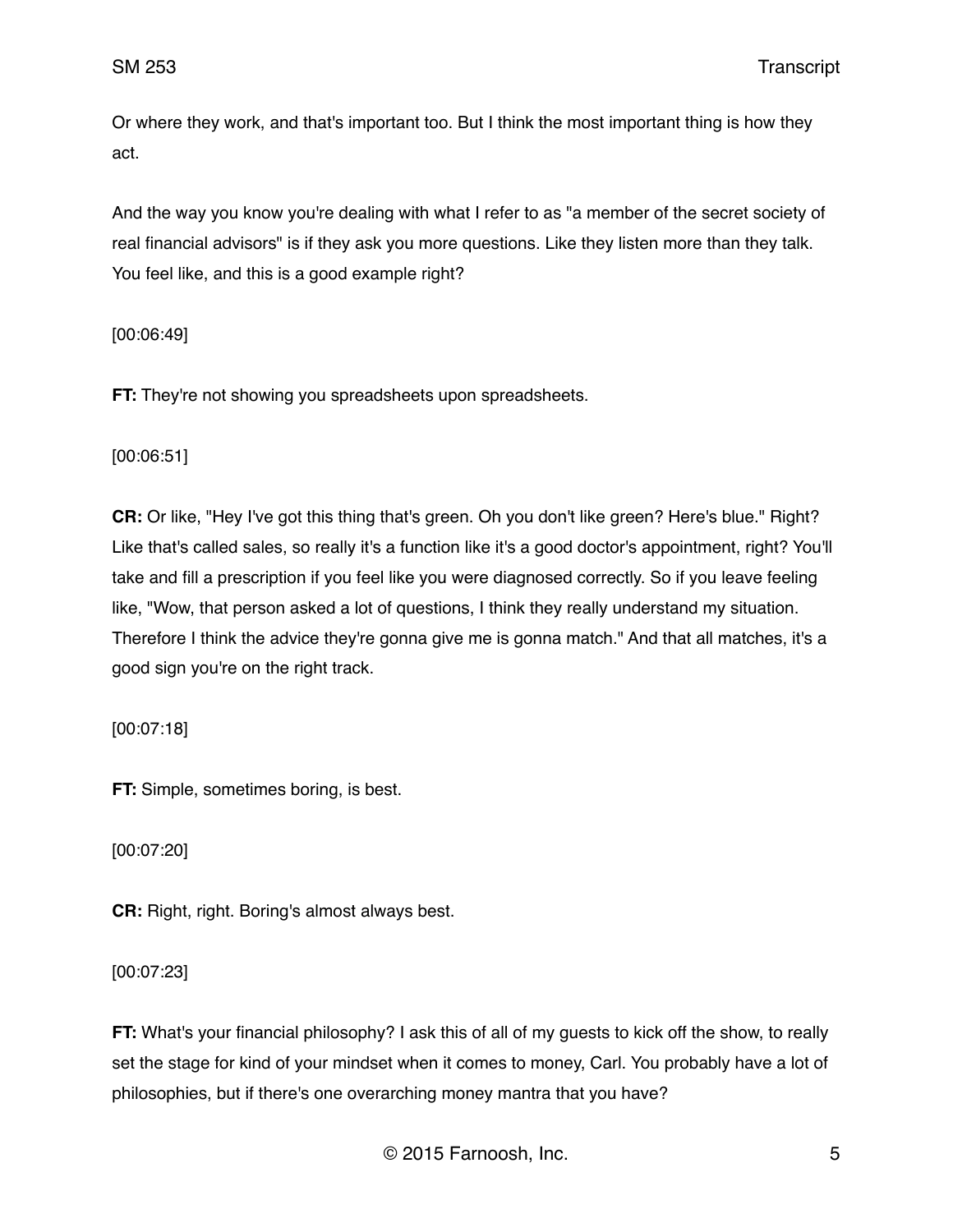[00:07:36]

**CR:** Let go.

[00:07:38]

**FT:** Let go?

[00:07:39]

**CR:** Right. Like stop worrying about it and stressing about it, and instead sort embrace uncertainty and then do whatever is next, right?

[00:07:50]

**FT:** I don't know how you feel about this quote, but I went to a Tony Robbins "Unleash the Power Within" event.

[00:07:56]

**CR:** Did you walk on coals?

[00:07:56]

**FT:** I left before that.

[00:07:57]

**CR:** Okay [Laughs]

[00:07:58]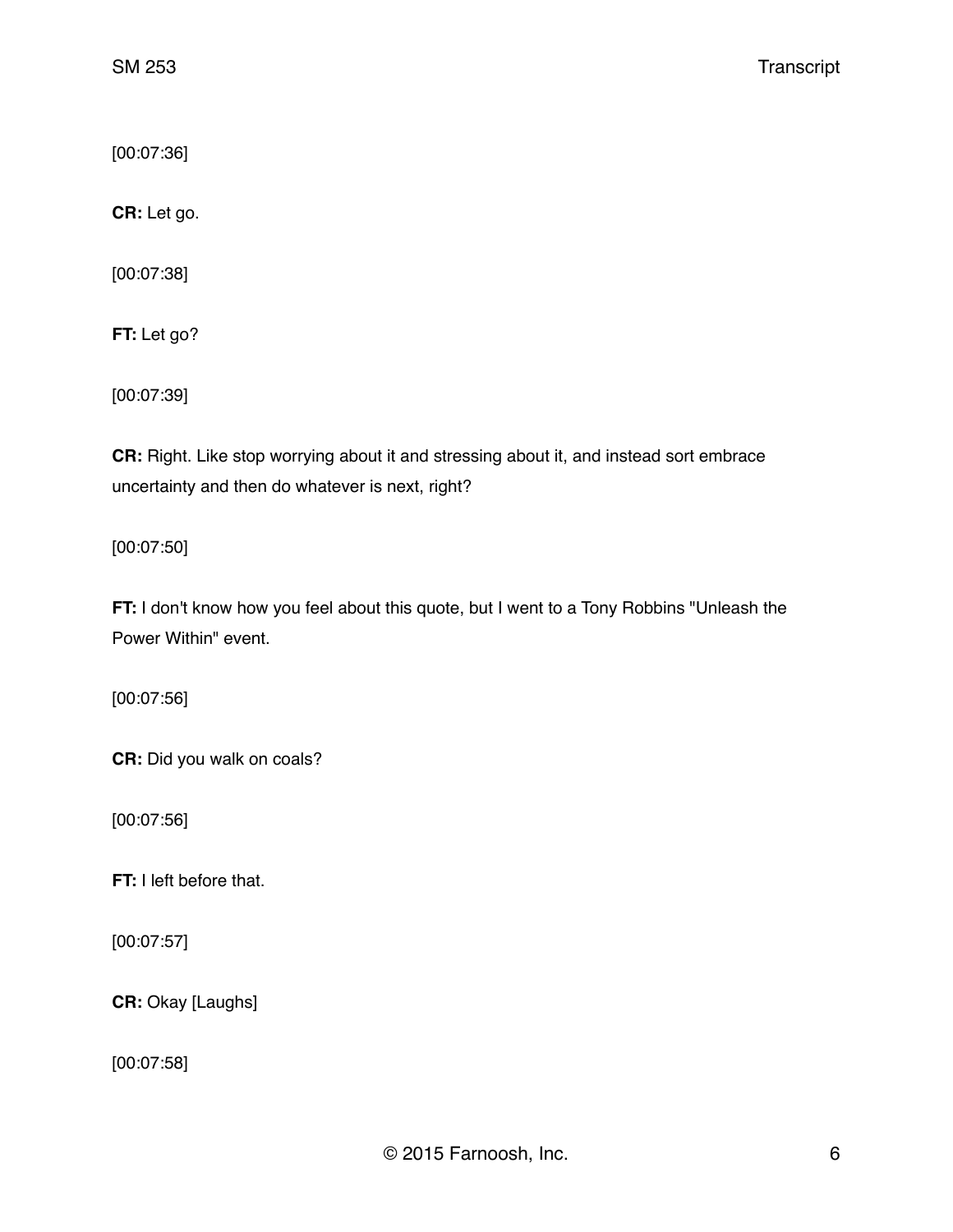**FT:** [Laughs] Nothing against that, but I just needed some water. It was a really - there was like no food and no water and I was thirsty and famished. But one of the things that Tony says, which kind of reminds me of what you just said is that - and I'm probably botching this up - but it's essentially like, "The more uncertainty you can have in your life and the more comfortable you can be with uncertainty, it's like directly correlated to happiness."

[00:08:22]

**CR:** Yeah. I think that's really, really true. I think your ability to handle - cause so much of what we deal with is irreducible uncertainty. I mean we can play games and tell ourselves stories that we can control things, and that's I think what we do naturally as humans. We'll make up a story like, "I'm in control here." The reality is we're not and so accepting that is really something my wife taught me, to be honest. And that has been the most powerful thing I've learned about money.

[00:08:48]

**FT:** What did you childhood teach you about money? I like to ask guests about their most kind of influential memory about money growing up as a child?

[00:08:57]

**CR:** Fear.

[00:08:58]

**FT:** You were fearful of money?

[00:08:59]

**CR:** Well fearful there wasn't going to be any.

[00:09:01]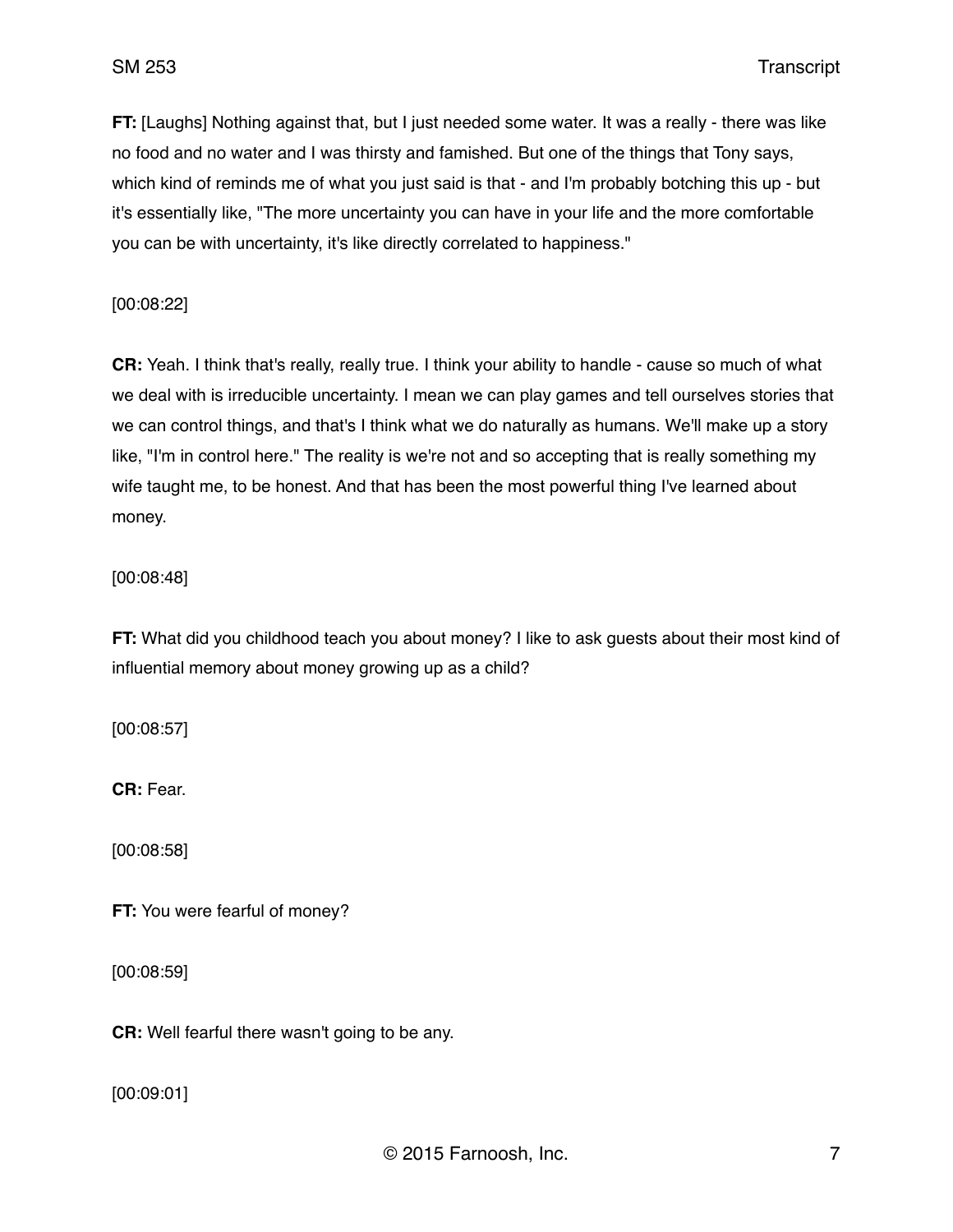**FT:** Scarcity?

[00:09:01]

**CR:** My parents were divorced when I was eight, and my mom worked her guts out to make things work and I just remember my mom always working and me always being scared there wasn't going to be enough. And my wife on the other hand, what's just so fascinating to me is, what we expect of people in a marriage, right? And no body told us that we were supposed to talk about this before. My wife grew up in a family of entrepreneurs, and she was totally comfortable with risk. And so here I am like scared, scared, scared, and here she is saying, "Hey don't worry. Like if it doesn't work out we'll move to the apartment, right? Like it's going to be okay."

[00:09:34]

**FT:** "Hey I found this job for a security guard! Go, go. I got your suit ironed and everything!"

[00:09:39]

**CR:** Yeah so it's all, for 20 - we've been married 20 years. In 20 years she's just been unwinding to a large degree, that sense of fear and scarcity.

[00:09:47]

**FT:** What's your biggest financial failure? Has Carl Richards ever failed?

[00:09:52]

**CR:** Oh yeah. Well, yeah. It'll take about 10 seconds in the old Google to find my biggest failure.

[00:09:58]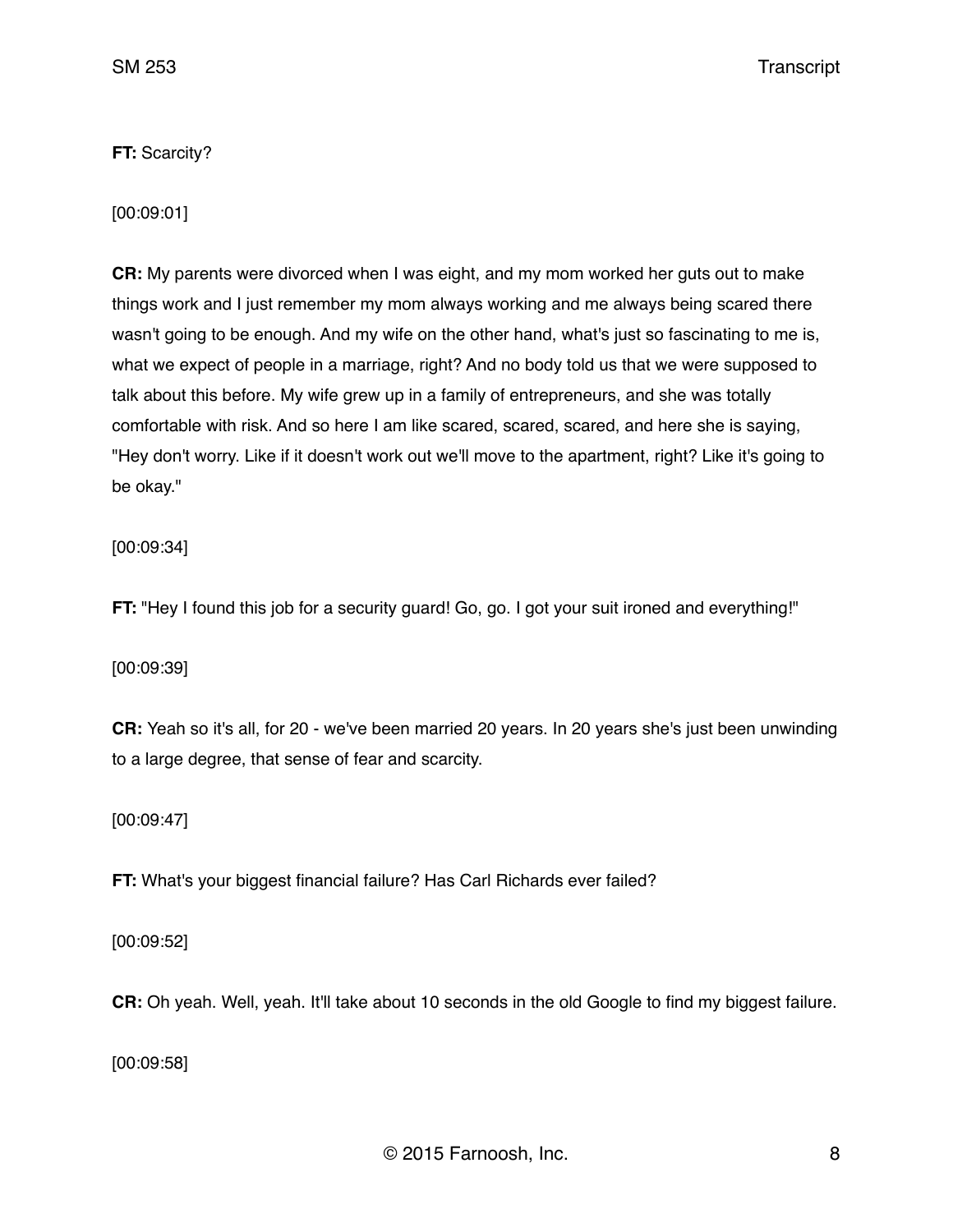**FT:** Oh!

[00:09:59]

**CR:** Yeah

[00:10:00]

**FT:** Should we do it now?

[00:10:01]

**CR:** Yeah. You..

[00:10:02]

**FT:** Let me see.

[00:10:03]

**CR:** You wanna actually see if it works?

**FT:** I'm Googling.

[00:10:05]

**FT:** Let's see.

[00:10:05]

**FT: What should I Google exactly?** 

[00:10:07]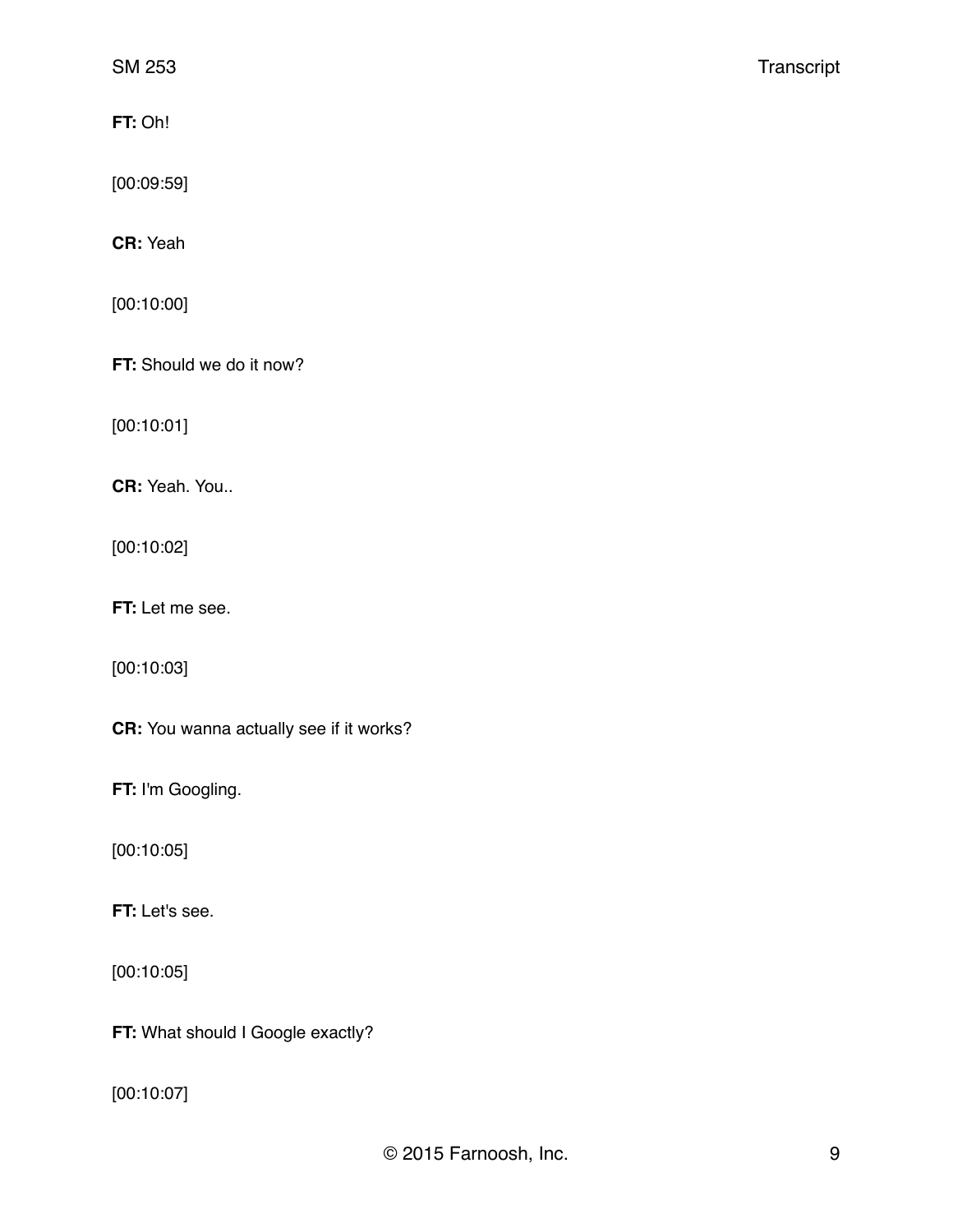**CR:** "Carl Richard's house".

[00:10:09]

**FT:** Oh gosh, okay. Did you foreclose?

[00:10:12]

**CR:** No I didn't. It wasn't that bad. At least short-sold though.

[00:10:14]

**FT:** Ah, well then whatever.

[00:10:16]

**CR:** Oh then whatever? [Laughs]

[00:10:17]

**FT:** Foreclosure? Wait, what do I type? "House"?

[00:10:18]

**CR:** "House". Let's just see what happens.

[00:10:20]

**FT:** Okay. What happens? Oh! Woah!

[00:10:22]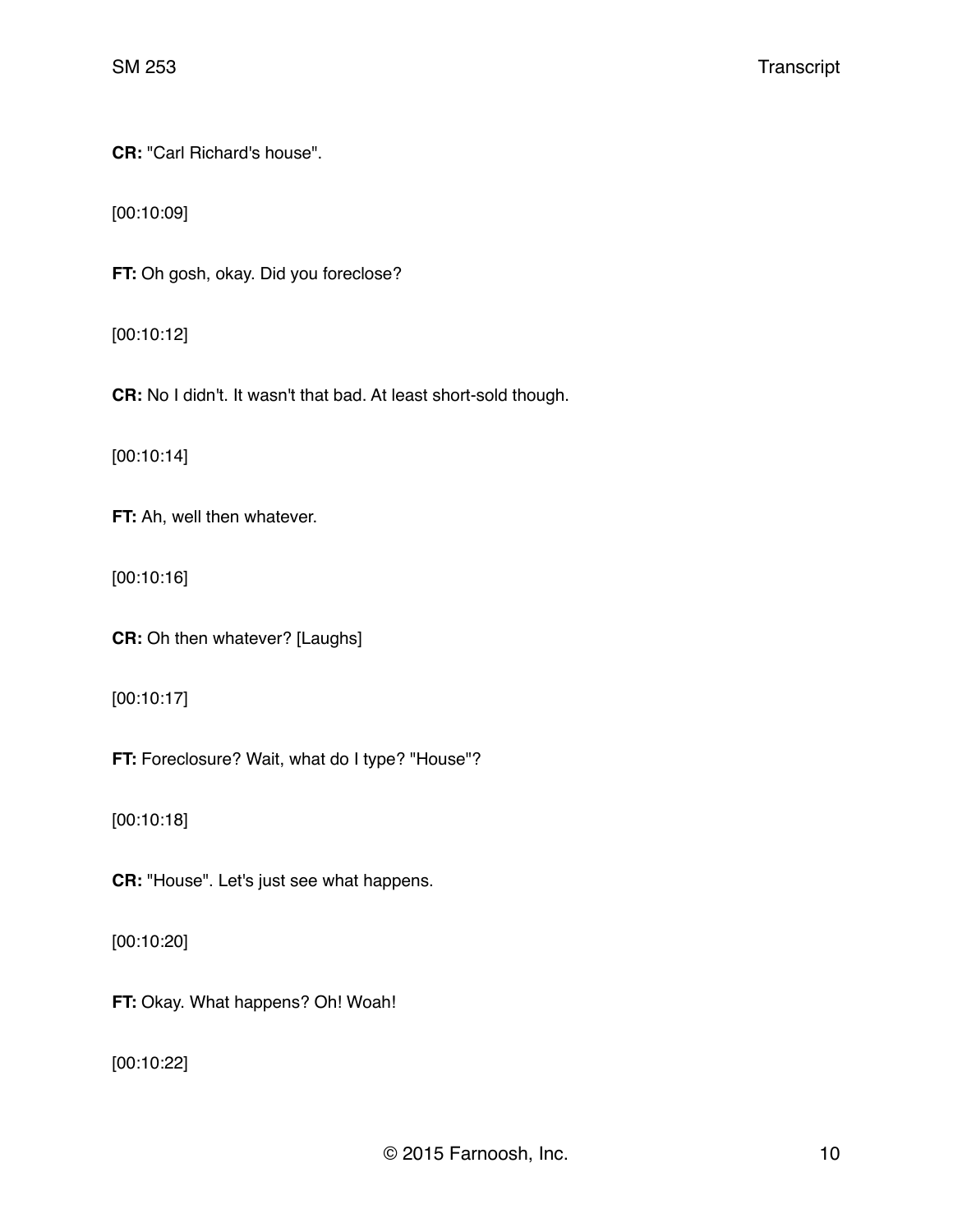**CR:** Oh! "How a financial," the number one in point - a half a second.

[00:10:26]

**FT:** Google's good! "How a financial pro lost his house," in the New York Times.

[00:10:30]

**CR:** I wrote it, it was 3,500 words, there's a picture of me staring at my house. Oh this is gonna hurt.

[00:10:35]

**FT:** Wow! The value of your home collapsed, "Our debt was out of control, my financial planning business was shaky, I went to take out the trash one night a few years ago." Wow.

[00:10:44]

**CR:** So go down, let's see - we can't read them, but go down to the comments.

[00:10:47]

**FT:** Oh my gosh. Oh yeah, you gotta stop reading the comments, Carl. Rule number one.

[00:10:50]

**CR:** There was 70 - there was 8,000 about this on Yahoo! Finance.

[00:10:55]

**FT:** Wow, it's a really long piece. Was it in the magazine?

[00:10:57]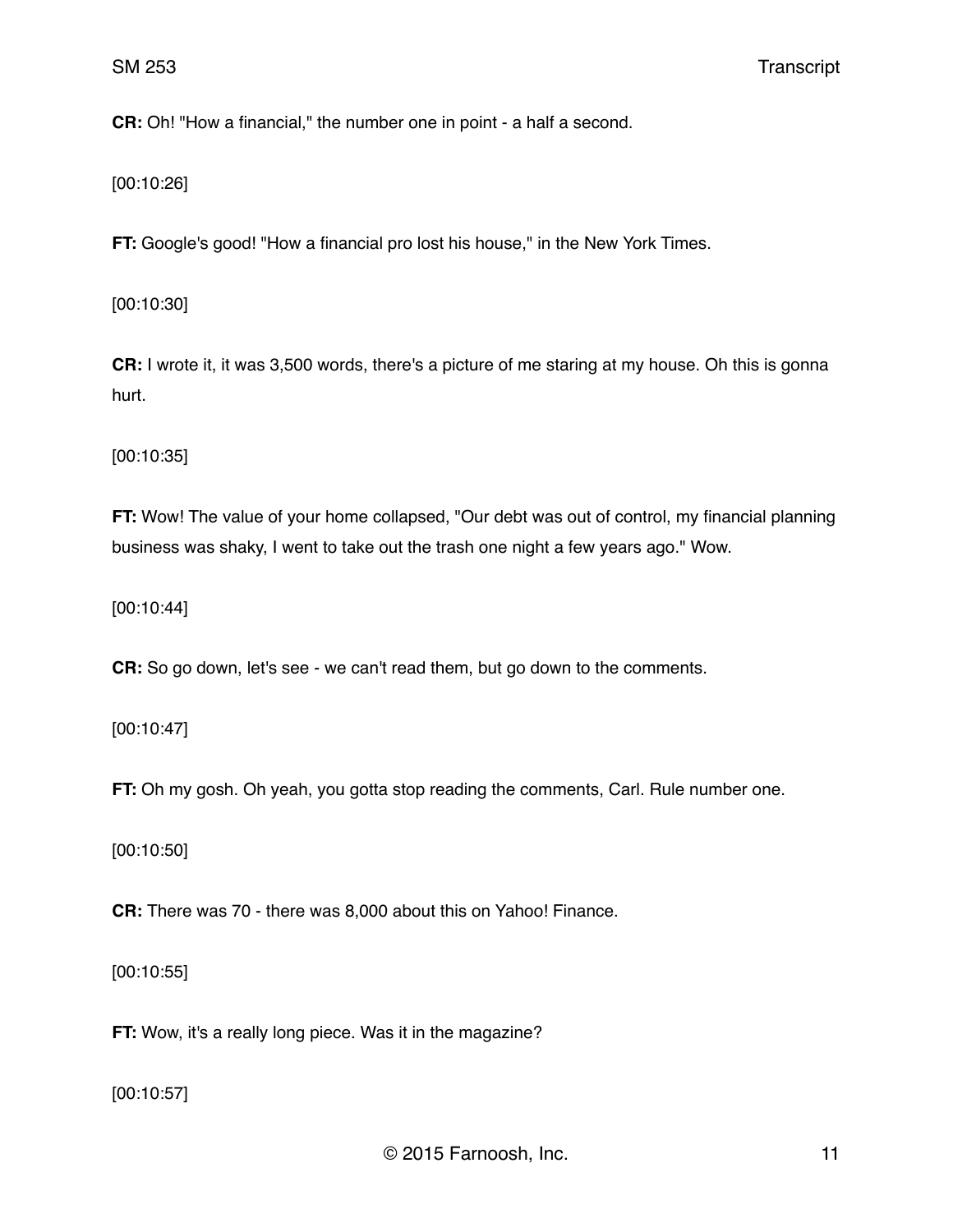**CR:** Yeah it was the cover page of one special..

[00:10:59]

**FT:** Oh dear.

[00:10:59]

**CR:** Well they took the comments off.

[00:11:01]

**FT:** Oh!

[00:11:02]

**CR:** A lot of the comments were like, "You should die, and your kid should be buried,"...

[00:11:07]

**FT:** Because you....?

[00:11:08]

**CR:** Because I made a mistake with my money.

[00:11:10]

**FT:** Wow.

[00:11:11]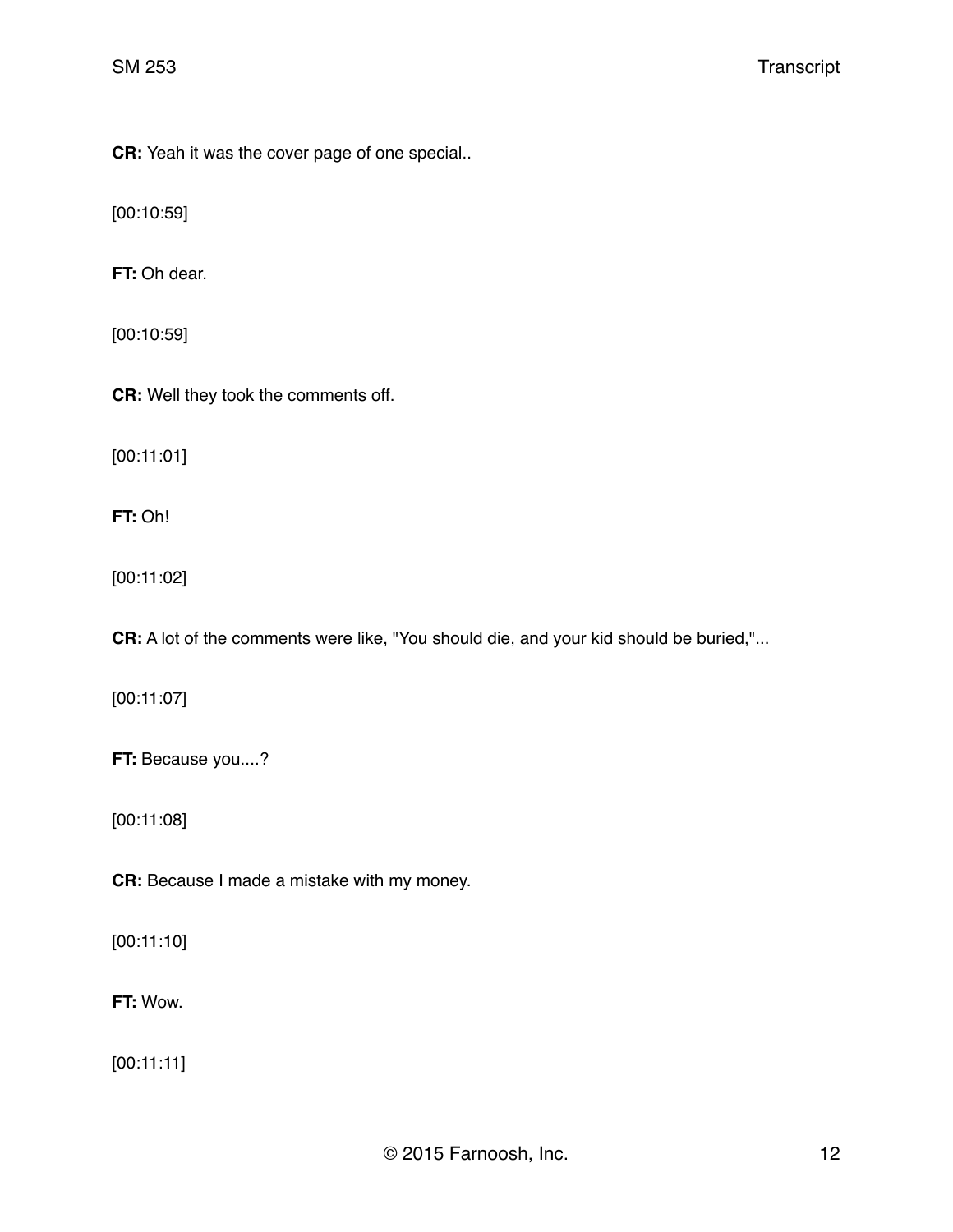**CR:** Harsh!

[00:11:12]

**FT:** You know what? It's trolls. And they're living in their - they're living in dark holes, and yeah.

[00:11:17]

**CR:** I've gotten over that a long time ago, but the point is, we all make mistakes. Right?

[00:11:23]

**FT:** It happens to the best of us.

[00:11:24]

**CR:** Well I don't know yeah. It happens to us.

[00:11:26]

**FT:** Do us, [Laughs] yeah.

[00:11:27]

**CR:** Yeah for sure, for sure.

[00:11:28]

**FT:** Your proudest financial moment; let's flip it. Your So Money moment?

[00:11:32]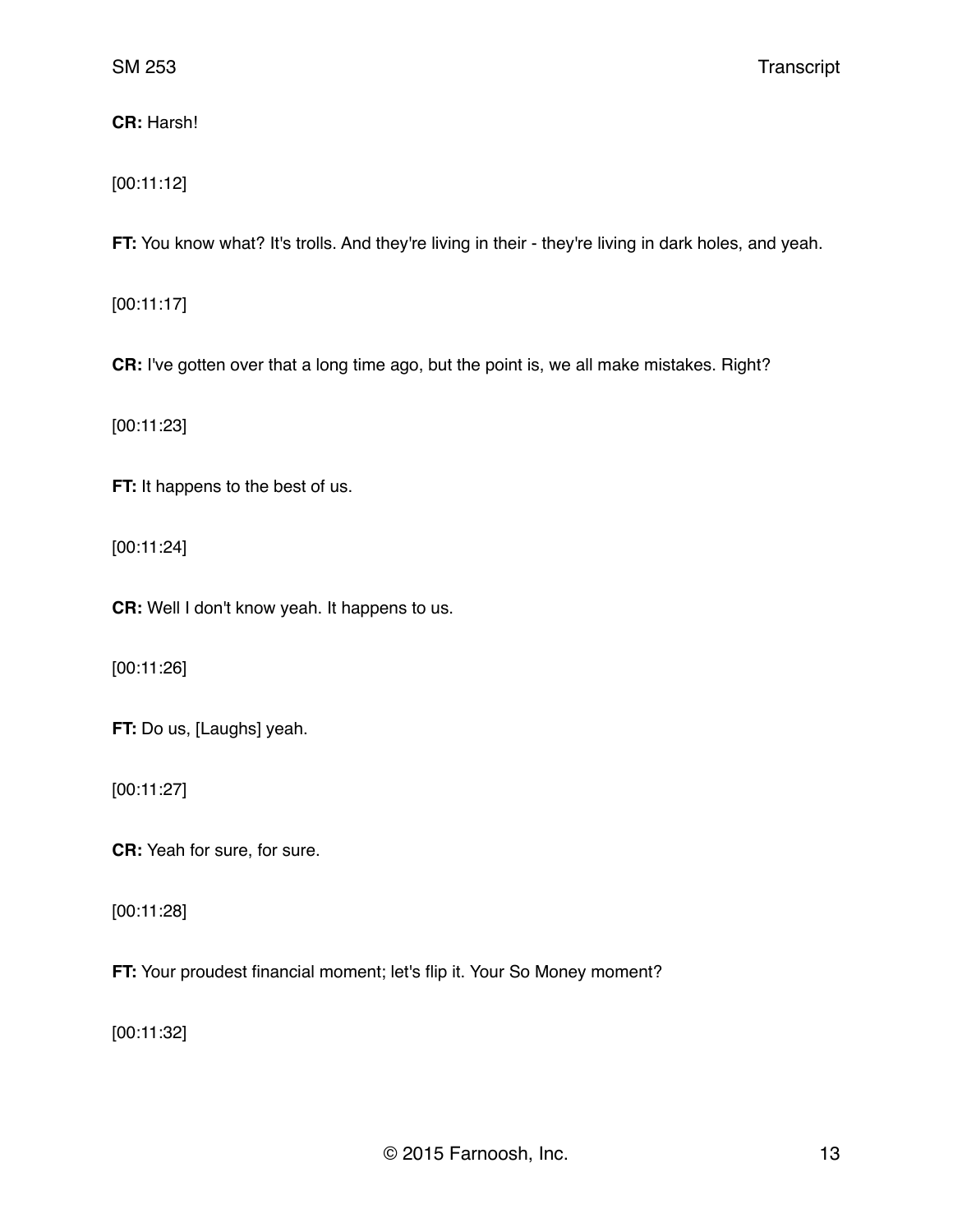**CR:** So, if I can, like this is a fascinating topic to me. So if you fast-forward three years later, things are amazing, right? We moved to Park City, Utah, I have like...

[00:11:44]

**FT:** What brought you to Park City, Utah?

[00:11:47]

**CR:** Well I felt like we had to move back. I was from Utah. So that was in Vegas, so I felt like we had to move back to take care of my business. I thought everything was gonna fall apart. We moved with a bunch of debt and a little bit of money in a shoebox, like cash in a shoebox, and a bunch of debt. And then you fast-forward a couple of years later, all the debt's paid off, there's a bunch of money in savings. And so I was trying to figure out what did I do to "deserve" that bad experience and then what did I do to deserve this good experience?

[00:12:21]

**FT:** Can I stop for a second? Cause you took total responsibility for that, whereas a lot of people would've said, "How could I have seen this coming? The market's out of my control." Is that part of your approach to a lot of this? Or?

[00:12:34]

**CR:** Yeah and I'm really clear in the article, this is my deal. In hindsight I should've done this and this and this different. I didn't know at the time, whatever, it's my deal. But the point is, I don't know - I mean, look, yes I was responsible but I don't know exactly what I - I don't know that I flipped some switch suddenly to go from that to that. And I was talking with my therapist/ counsellor/coach guy, and I was like, "Well wait, if I can't link something to the bad thing, and I can't link something to the good thing, what does that mean about five years from now?" And I said, "Does that mean I could, theoretically, I could own my own plane or a I could be homeless?" And he's like, "Yeah." And if you accept that, then you're actually free.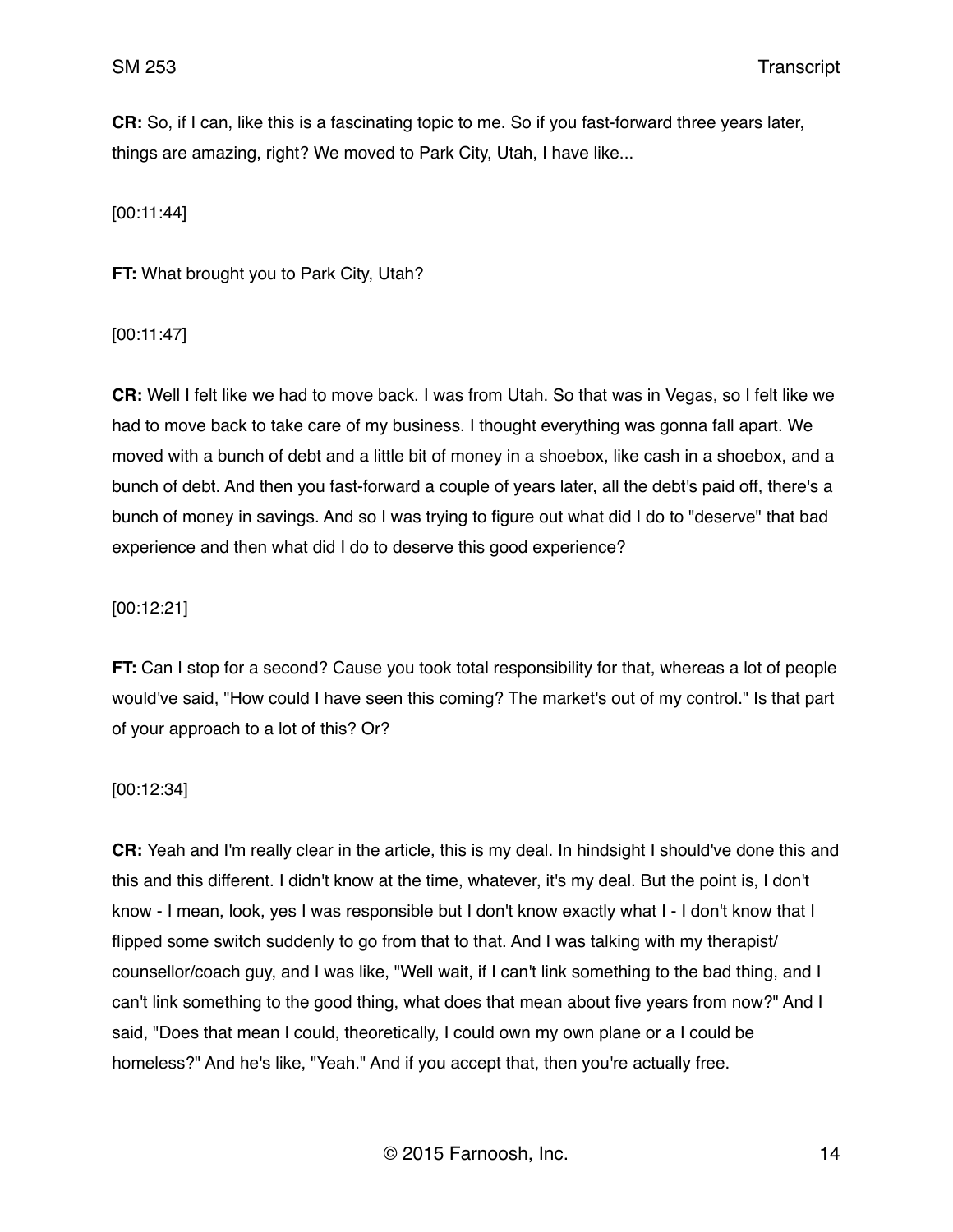[00:13:21]

# **FT:** Yes.

[00:13:21]

**CR:** And I thought that was super cool. That's why I like the idea of letting go, of just being like, "You know what? Of course we're gonna do our best, of course we're gonna take responsibility, of course it's all up to us. But in the end it is what it is." After we've done all those things, it is what it is and we can just let go and do what's next.

[00:13:39]

**FT:** So then your So Money moment; let's go back to that. Where - when was your moment that you felt exceptionally triumphant in a financial decision that you made that had worked out [Laughs] that did work out?

[00:13:55]

**CR:** Yeah. I mean, I'm still feeling that way. Like I just I have these moments where I'm like, "Wow."

[00:14:01]

**FT:** It's a constant.

[00:14:02]

**CR:** "Wow, this is so cool. People have given me permission to do this again." Right? Like, "FinCon allowed me to come give a talk." It's such a blessing to have been given permission by whoever it is that grants permission to do this thing. Right?

[00:14:19]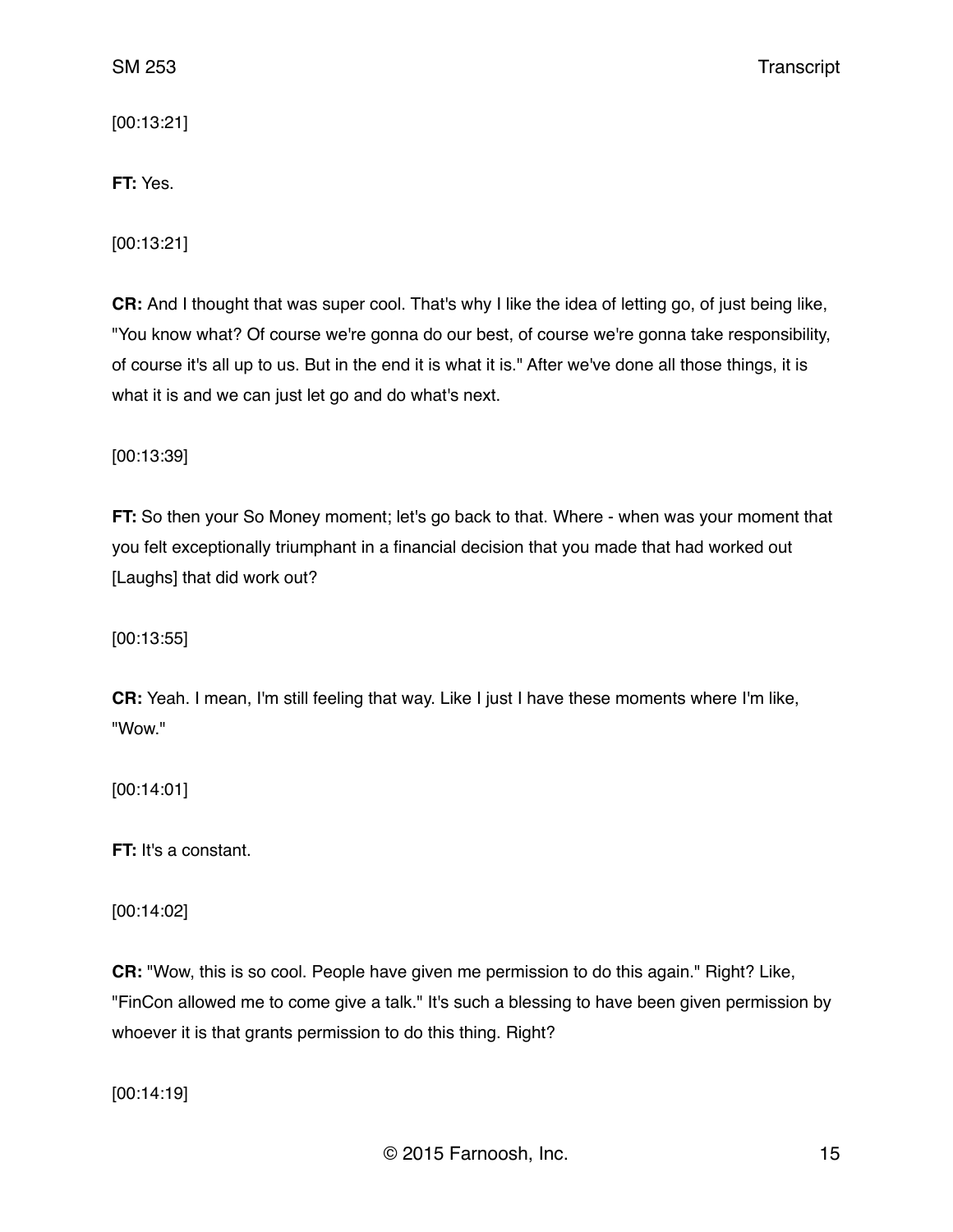SM 253 Transcript

**FT:** Who are your role models? I see Seth Godin gave you a nice blurb on the cover of your book, and Seth's been on the show and he's a big advocate of, like you mentioned, finding your true voice, being authentic, original, simple. As you were crafting this philosophy, really like philosophy for yourself, were there people that you kind of really respected that you thought, "I wanna be like that. Or I really appreciate how they're living their life and doing their art, their work."?

[00:14:47]

**CR:** Yeah, I mean Seth has always been a sort of a guiding light to just sort of doing the work. Like showing up everyday and doing the work. Elizabeth Gilbert's TED Talk changed my life for sure. It was just the understanding of like, there's no shaft of light coming from heaven, right? We just sit down and do the work.

[00:15:07]

**FT:** Like a mule, yes.

[00:15:08]

**CR:** Yeah the mule for sure. Then some other people that just have shown up in my life at the right time that have taught me to let go. I mean my wife is so good at this, of just like - I'll give you an example: we are in the middle - we've been renting our house for six years cause we couldn't buy one, right? And we now have enough money to buy one and we just need a little...

[00:15:30]

**FT:** And the credit.

[00:15:31]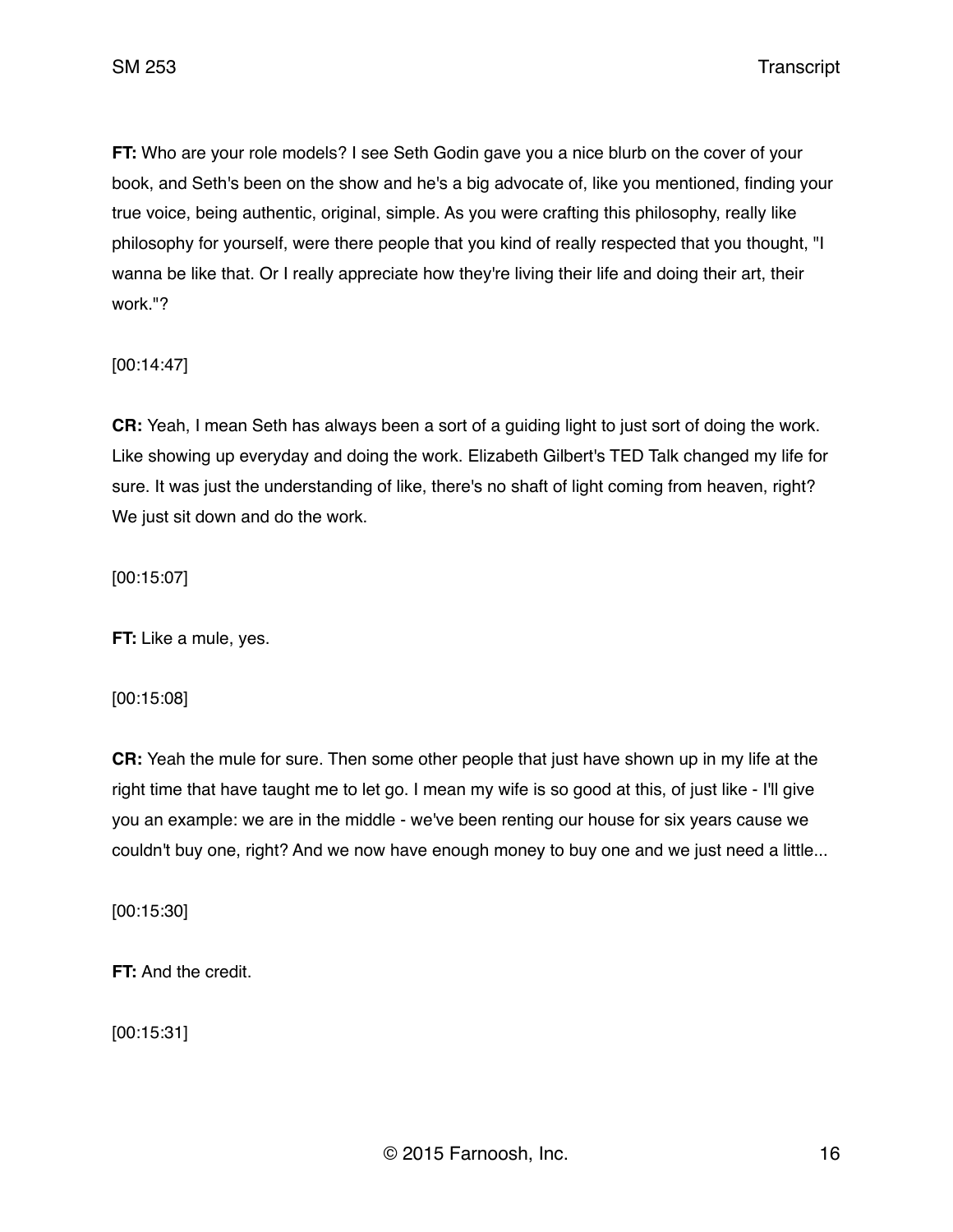**CR:** Oh yeah the credit's fine. That's amazing too, that's an amazing story. But we have enough money to buy one and so we're starting the process of building and we need a rather large chunk of money. Like 120 days from now. And there's about 20 ways that rather large chunk of money could show up. Like I've written them all down, but none of them are like there guaranteed. I'm like, sometimes I freak and I'm like, "Wait, aren't you worried about this?" And she's like, "No. Like it's 120 days from now. Like it'll show up." "Well I know it's 120 days from now!"

[00:16:06]

**FT:** Wow!

[00:16:07]

**CR:** And indeed, that was 120 days ago, the money's there. It's all worked out. So the ability to somehow - and this....

[00:16:14]

**FT:** But money doesn't manifest itself.

[00:16:16]

**CR:** Be careful, this is not the secret.

[00:16:18]

**FT:** Right. Alright, let's be clear.

[00:16:20]

**CR:** Yeah. It's not the secret.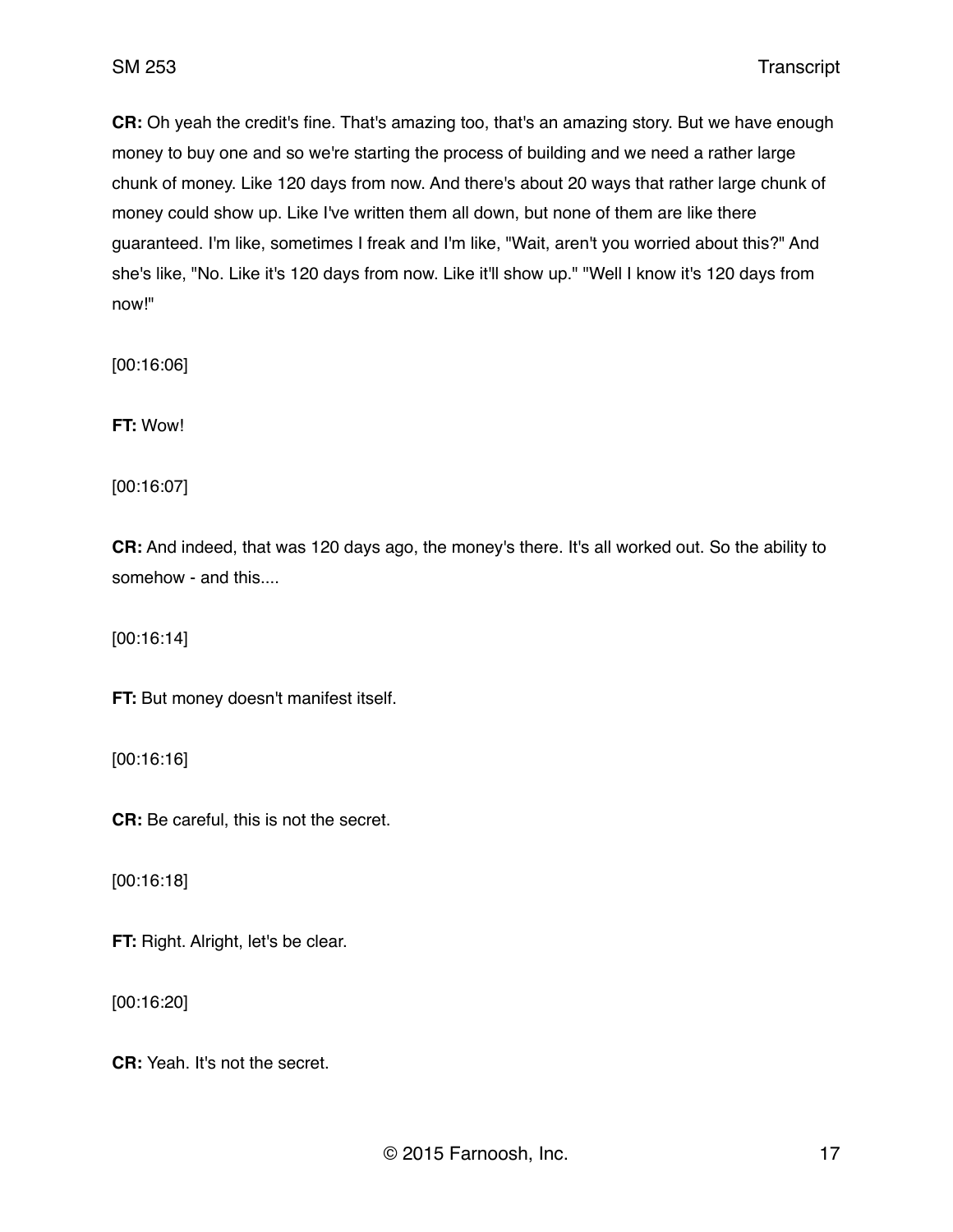[00:16:22]

**FT:** There's a methodology to this.

## [00:16:22]

**CR:** Yeah the difference is like we have the plan, we're working our tails off, but then we're taking that hat off, like the "forward thinking planning hat", and putting on the "do the work now hat". Right? So I think balancing between planning and doing the work, it's like planning and being present. Right?

[00:16:42]

**FT:** Well speaking of doing the work, I'd like to ask now what's your number one financial habit? So there is this idea, this greater concept of letting go. But within that, and as you are believing this, what are you doing, let's say one thing that you do consciously, weekly, daily, periodically that correlates directly to financial wellness for you and your wife?

[00:17:04]

**CR:** Yeah. So I am working on something now where every transaction, every time the credit card's used, or cash, or whatever it is that you use, I just simply take three seconds and notice it. No bad or good, no judge, just notice.

[00:17:23]

**FT:** In the moment?

[00:17:24]

**CR:** In the like - and my favorite word is to say, "Isn't that interesting?" Just not bad or good, like, "Okay, I'm at a Whole Foods, I'm buying some kombucha, and some kale or some arugula, like let's make this even more Whole Foodsy.

© 2015 Farnoosh, Inc. 18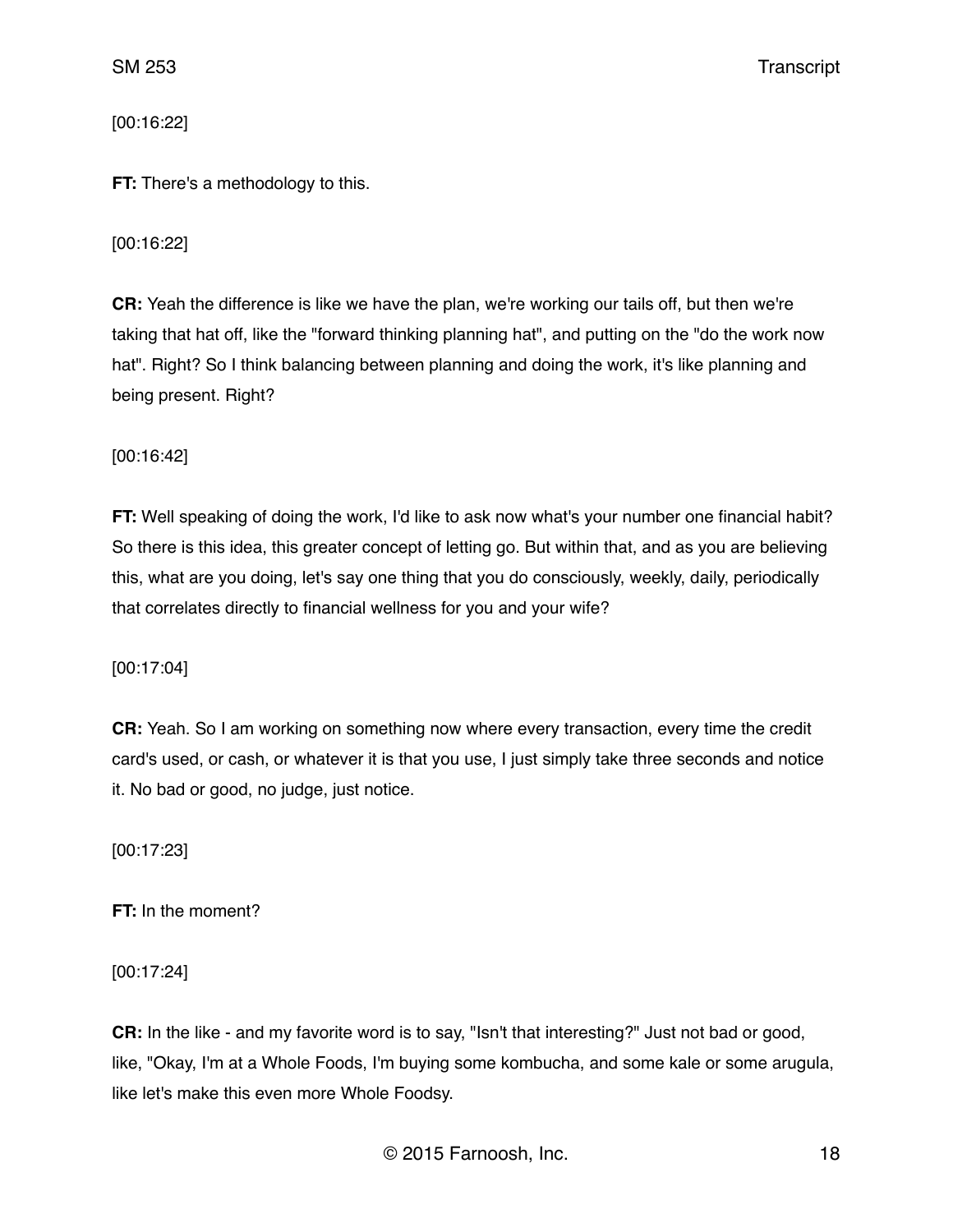[00:17:38]

**FT:** And you spent \$45.

[00:17:39]

**CR:** Yeah [Laughs]. And I say - actually here's a better example: Jimmy John's. I've been going to Jimmy John's for two years getting and unwich, so ones that's wrapped in lettuce. I get the number nine unwich, and the other day I realized I probably bought this sandwich 50 times, and if somebody was standing outside the door when I walked out and said, "How much did you just spend on that sandwich?" I wouldn't have known. Right? Like somewhere between \$5-\$12. But I wouldn't have known. And so I noticed it's \$7.50, right? That's actually changed my behavoir a little bit.

[00:18:06]

**FT:** How?

[00:18:07]

**CR:** Well here's the deal, I think just the awareness. So it's only two extra minutes to my house from Jimmy John's and so the other day I thought - and it's not that \$7.50 matters all that much.

[00:18:19]

**FT:** That's a great ad for Jimmy John's by the way.

[00:18:21]

**CR:** Yeah, it's not that that matters all that much. \$7.50, great sandwich, whatever. But I just thought, "Hey you know what? That's right. We have some fresh greens at the house, and we cooked salmon last night, and it's in leftovers. Why don't I just go home?

© 2015 Farnoosh, Inc. 19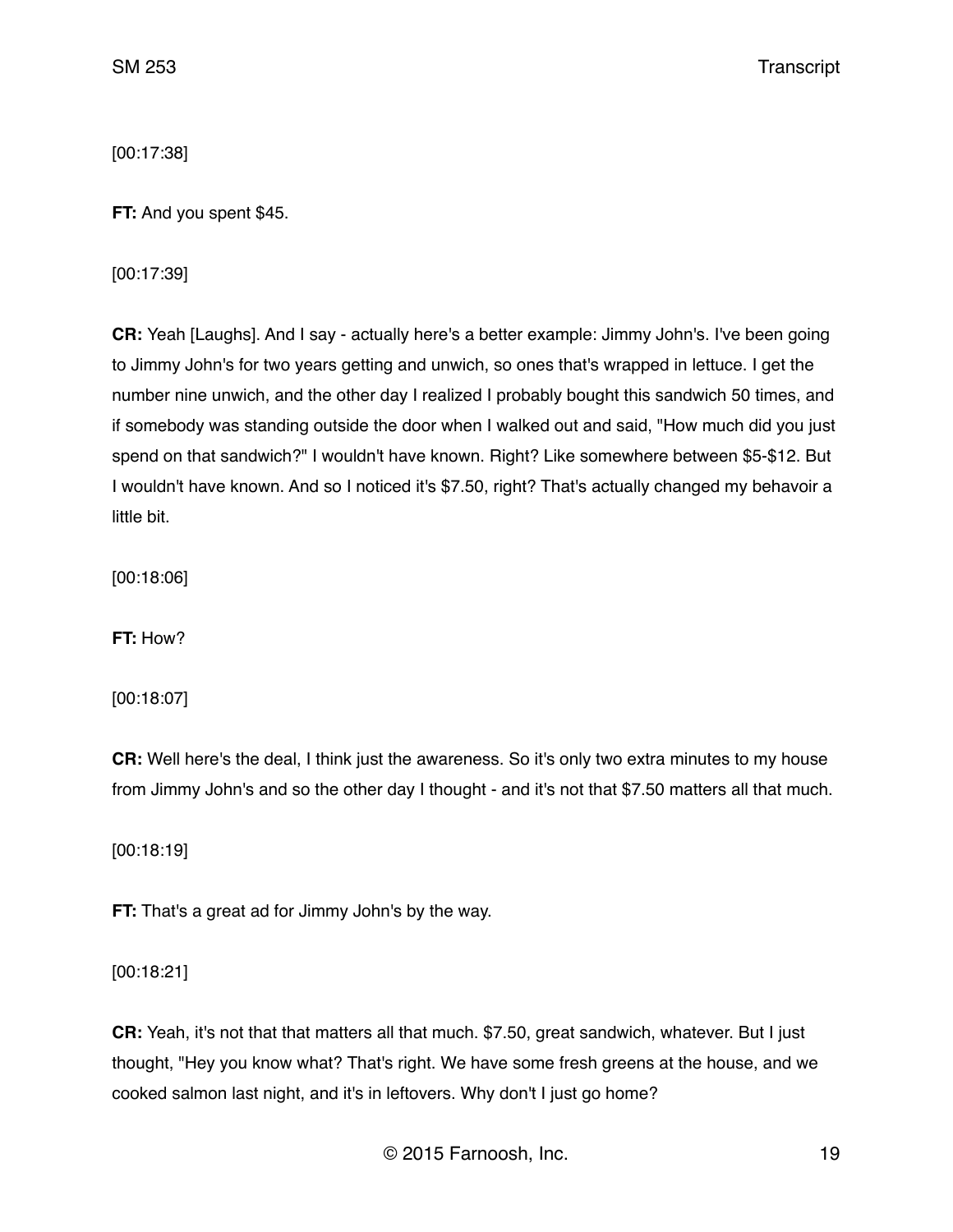[00:18:33]

**FT:** Yeah make the Carl Richard's unwich.

[00:18:35]

**CR:** That's right. So I guess my point is a habit I'm trying to develop is simply noticing. Not judging, not beating myself up. Just note, "Oh that's interesting."

[00:18:45]

**FT:** I like that. That's interesting.

[00:18:47]

**CR:** Yeah.

[00:18:47]

**FT:** Well this has been a very interesting conversation; more than just interesting. Let's wrap with some So Money fill in the blanks, Carl. Shall we?

[00:18:55]

**FT:** Oh trouble! [Laughs]

[00:18:55]

**FT:** No, it's fun! I promise. It's stream of consciousness fun.

[00:19:00]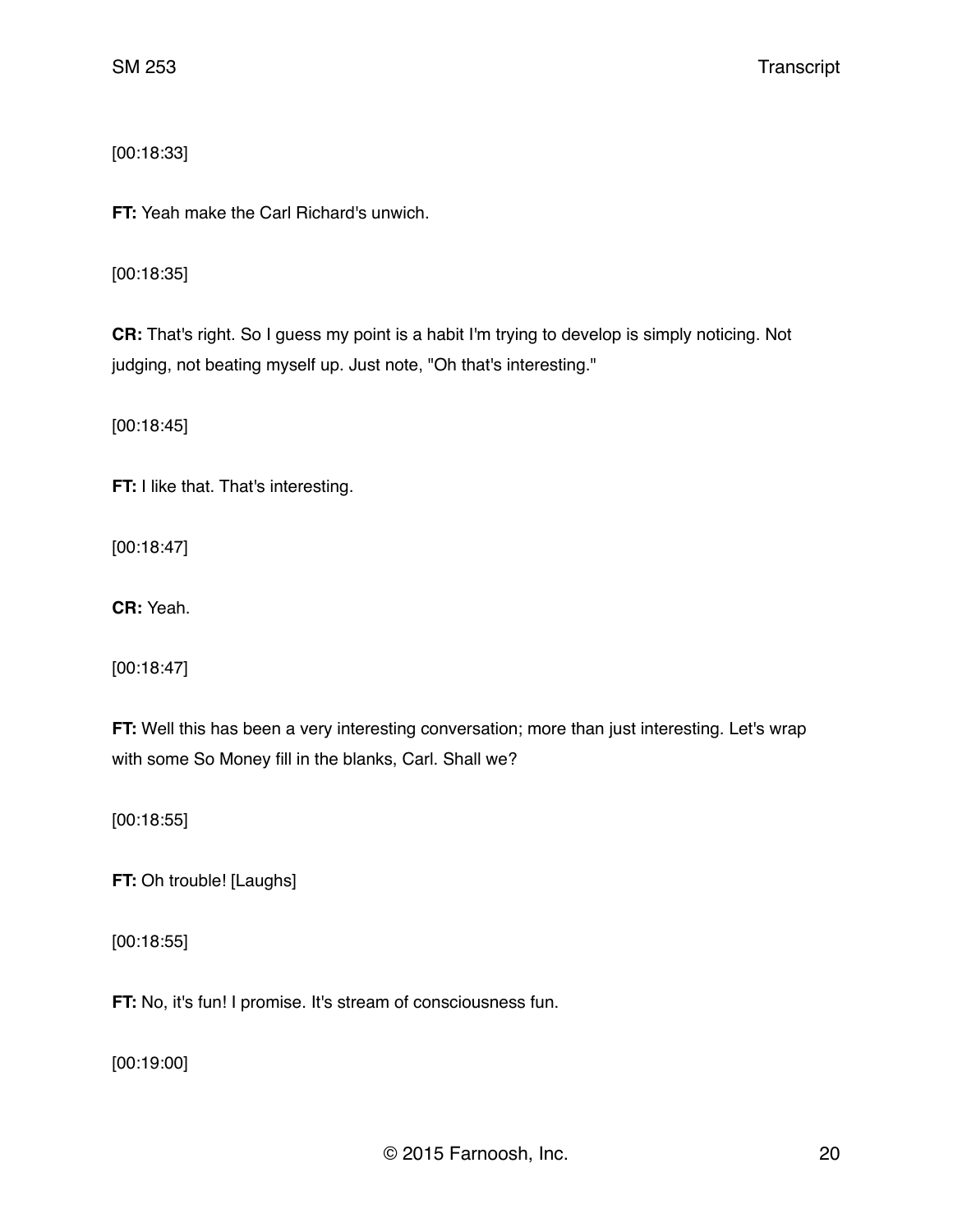**CR:** Yep.

[00:19:01]

**FT:** Finish this sentence for me: If I won the lottery tomorrow, let's say \$100 million, the first thing I would do is \_\_\_\_.

[00:19:08]

**CR:** I feel really strongly about this, absolutely nothing.

[00:19:12]

**FT:** Okay.

[00:19:13]

**CR:** I would literally just let it simmer.

[00:19:15]

**FT:** [Laughs]

[00:19:16]

**CR:** For at least 90 days.

[00:19:18]

**FT:** 90 days! Was there a reason for 90?

[00:19:21]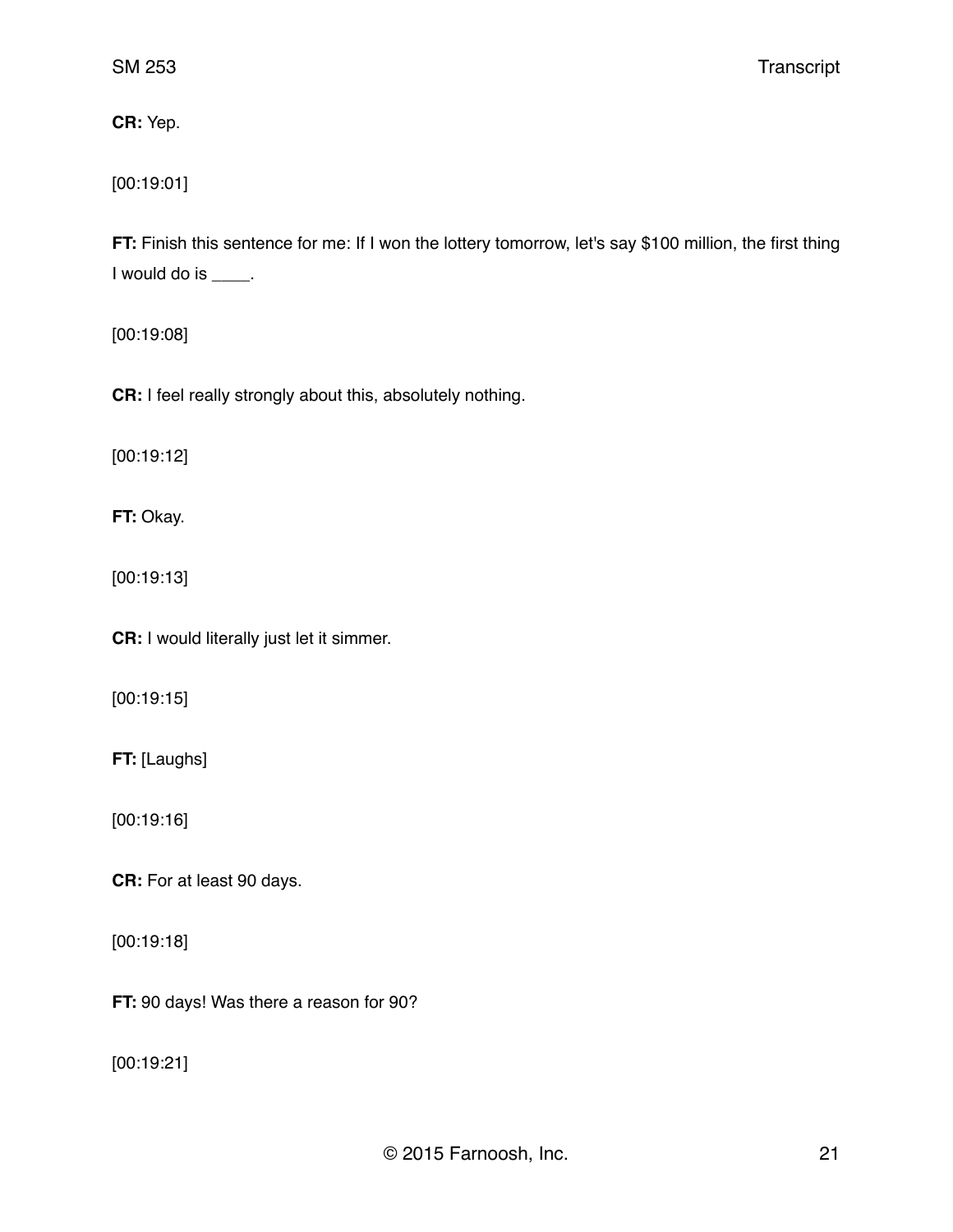**CR:** No, no. Nah it's just 90 sounds like a good number of like, and I this this is super important. Like a bonus, I inherited money, just get used to the idea of having it, right before can do anything.

[00:19:34]

**FT:** Yeah, I like that.

[00:19:35]

**CR:** That's what I would do.

[00:19:36]

**FT:** The one thing that I spend my money on that makes my life easier or better, is \_\_\_\_\_.

[00:19:42]

**CR:** Recreation. Outdoor like, Climbing, mountain biking, skiing, absolutely, for sure.

[00:19:47]

**FT:** And in Utah you get a lot of that.

**CR:** Yeah, for sure.

[00:19:49]

**FT:** My biggest guilty pleasure, and maybe you wouldn't call it guilty, but my biggest interesting pleasure that I get a lot of value out of, and I spend probably too much money on, but I do it anyway \_\_\_\_\_.

[00:19:59]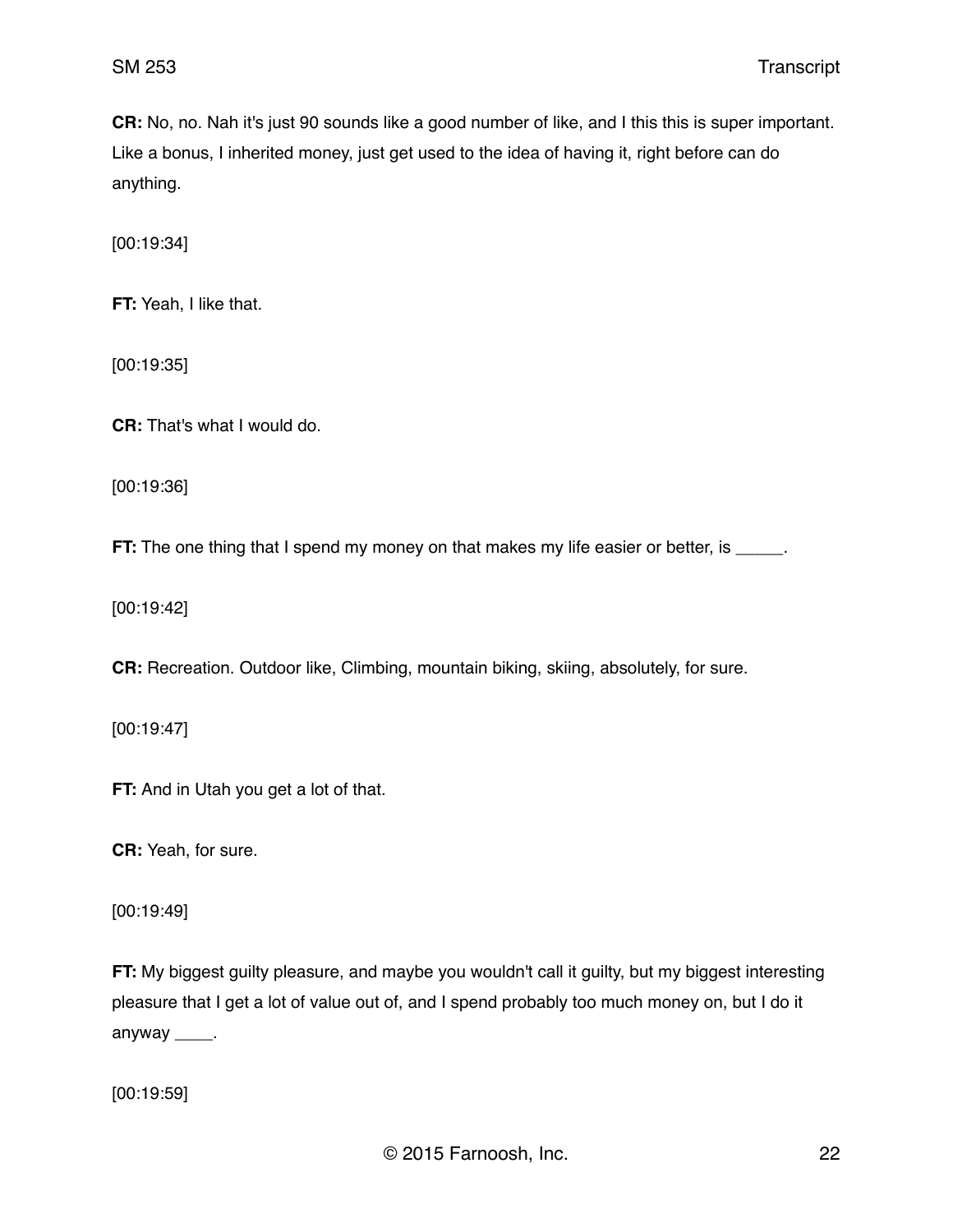**FT:** I don't even know what - I think it's called "Talenti", that wanna be Italian, it comes in like the little round cans. They make salted, sea salt caramel. Oh how about Jeni's Ice Cream?!

[00:20:15]

**FT:** Oh the best!

[00:20:16]

**CR:** Yeah. Yeah Jeni's is like \$12 a pint.

[00:20:18]

**FT:** Yeah if you wanna ever thank someone for like helping you out with work or just being generous, send them Jeni's ice cream. You can do it from their website.

[00:20:26]

**CR:** Their salted caramel is out of control.

[00:20:27]

**FT:** It's amazing! One thing I wish I had learned about money growing up is \_\_\_\_.

[00:20:32]

**CR:** To talk about it.

[00:20:35]

**FT:** To talk about it.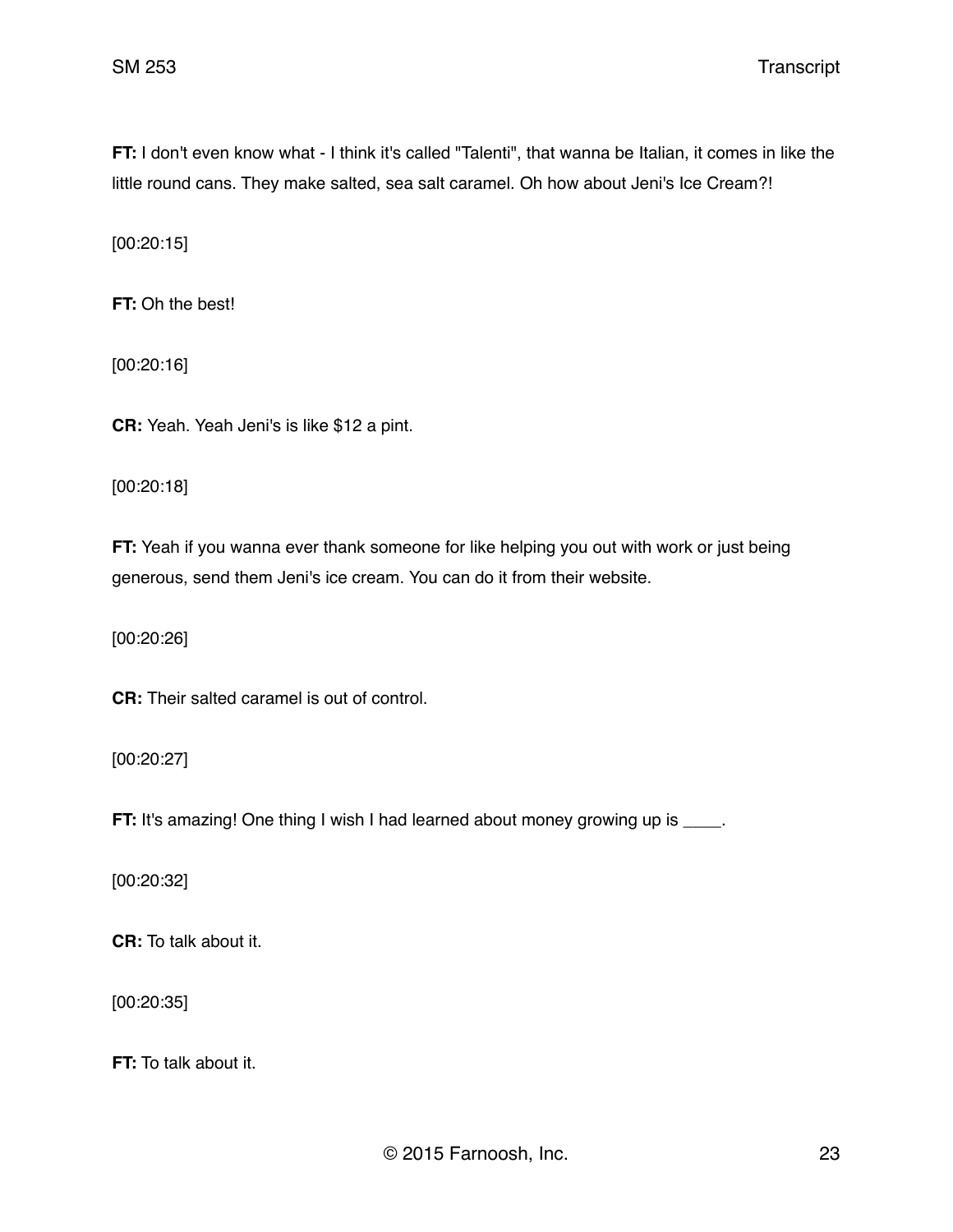When I give, when I am charitable, I like to give to \_\_\_\_\_.

[00:20:41]

**CR:** My church.

[00:20:42]

**FT:** And I'm Carl Richards, I'm So money because \_\_\_\_\_.

[00:20:47]

**CR:** I'm totally ignoring money.

[00:20:50]

**FT:** I love it!

[00:20:51]

**CR:** I'm letting go of like...

[00:20:51]

**FT:** You're letting go. And can I just - It's a shout out to Frozen, which is one of my kid's favorite movies, one of my favorite movies. I think we could franchise this! I dunno, we should talk to Disney about this.

[00:21:02]

**CR:** For sure! "Let it go!

[00:21:04]